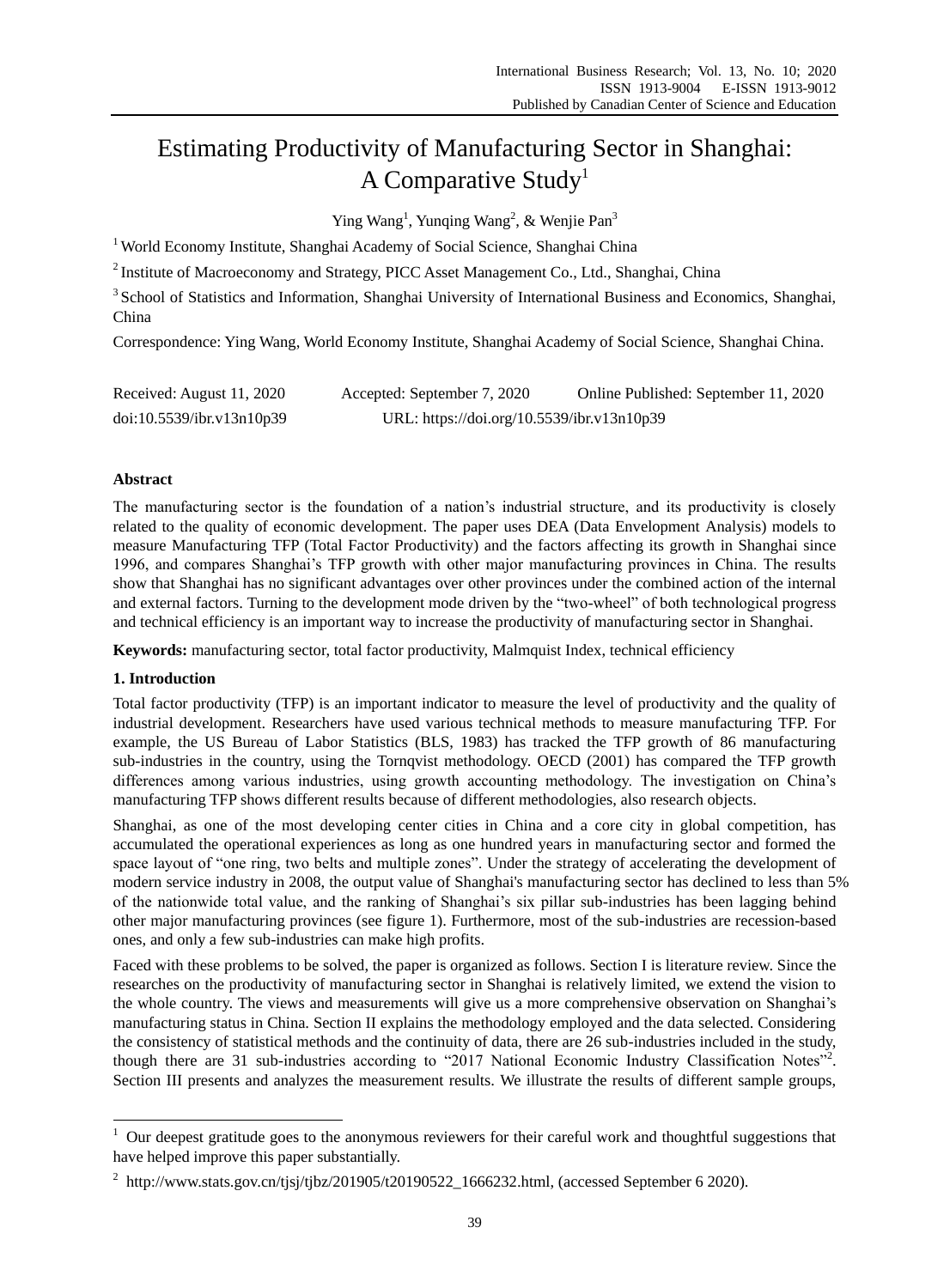that is whole manufacturing sector, the 26 sub-industries and six pillar sub-industries. Furthermore, we compare Shanghai's manufacturing productivity with five leading provinces of manufacturing. Section IV makes a conclusion.



Figure 1. Ranking Comparison between Shanghai's Six Pillar Sub-industries and Major Manufacturing Provinces from 2005 to 2018

Source: National Statistical Book, 2006-2019.

#### *1.1 Literature Review*

From a national perspective, Foster-McGregor & Verspagen (2017) used the World Input-Output Database and calculated TFP growth in manufacturing and services for a sample of 40 economies during the period 1995-2009. In China, the average annual TFP growth in manufacturing is 88.85%, which is higher than in service. Wang (2018) measured China's manufacturing TFP during the period 1996-2013 with OP, LP, GMM and FE methods, and found that TFP growth was in the range of 3.9% to18.94% and showed a certain convergence trend. Turning to the period from 2002 to 2017, the TFP growth increased first and then deceased from a 2007 peak of 13.9% (Li et al.,2020). Zhao & Gu (2018) compared the manufacturing development quality gap between China and the United States from three perspectives such as productivity in manufacturing process, the capability of value acquisition in export trade link, and technology content. Studies show the gap between two countries has been widening after the 2008 financial crisis. The overall growth of manufacturing TFP in China was 39.89% of that of the United States in 2014, and the growth of computer, electronic and optical products was only 29.53%. Similar findings have been made in the studies of the correlation between industries TFP and economic growth momentum in China (Xu et al., 2020). Before the global financial crisis, China's manufacturing sector was not only the engine of economic growth, but also the driving industry of efficiency improvement, especially the manufacturing of those downstream and export-oriented finished and semi-finished products.

At regional level, the average TFP growth of manufacturing sector in Northeast China reached 20.2% during the period 1999-2005, which was the highest among the six regions in China (Yang & Wang, 2008). Results of Liu's (2020) TFP measurement of 7 sub-industries in equipment manufacturing in Northeast China in the period 2003-2016 show that most sub-industries have not formed scale effects and the technical efficiency has been declining, although TFP was on the rise. Shi & Zhou (2014) used Malmquist Index method and concluded that the TFP growth of manufacturing sector in China's eastern region was mainly driven by technological progress, while the growth in central and western regions were brought out by the improvement of technical efficiency from 2003-2011. Li et al. (2020) found with Solow Residual method that the manufacturing TFP in western and central regions improved significantly during the period 2002-2017, while changed little in northeastern region and declined in eastern region.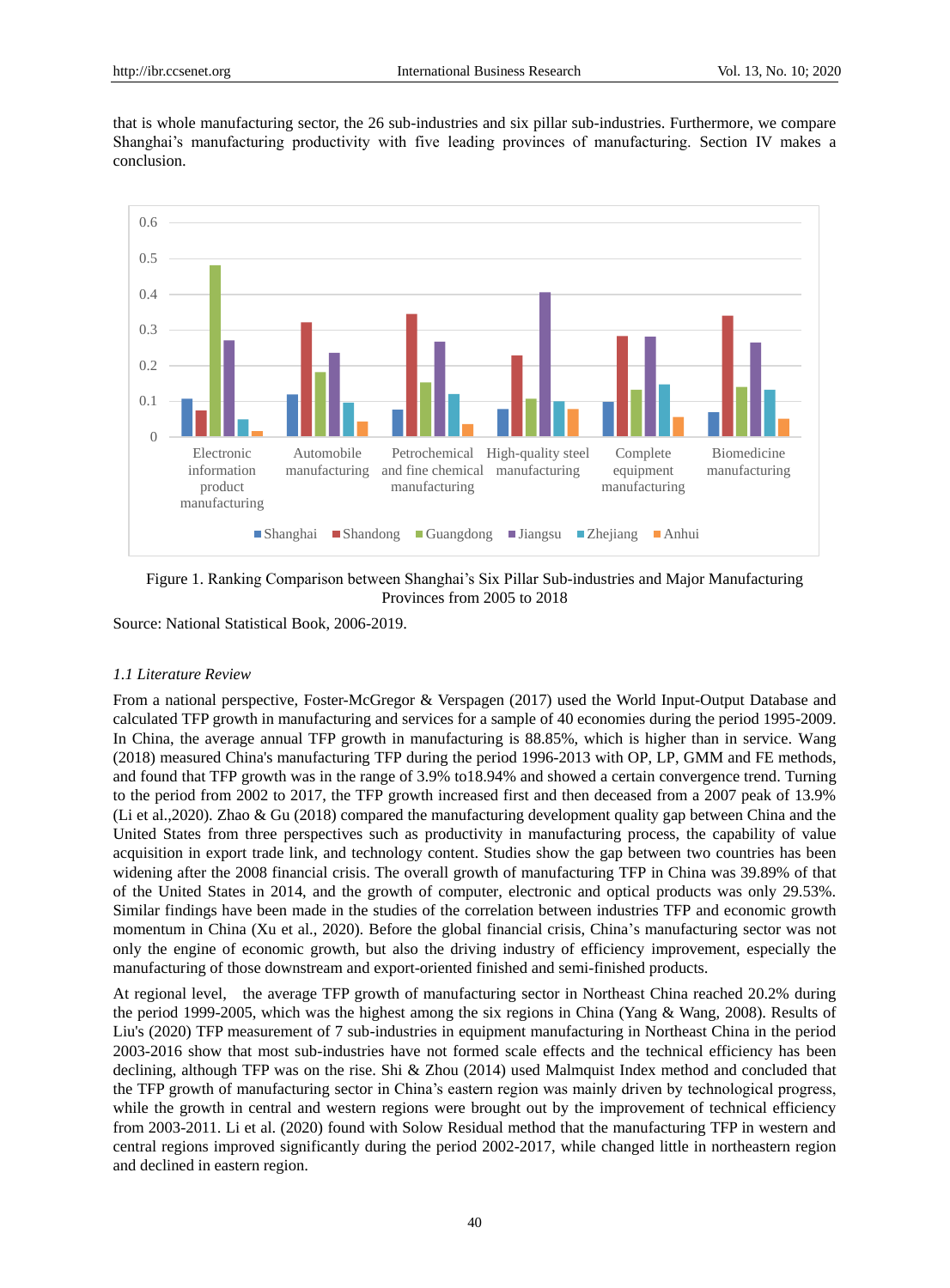At provincial level, Shi & Yao (2011) investigated 31 sub-industries in Shanghai from 2004 to2008 based on DEA research. They indicated that most sub-industries couldn't achieve technology and scale efficiency simultaneously, furthermore both kinds of efficiencies went worse in the past five years. Gao (2011) calculated the TFP of various sub-industries in Guangdong Province in the period 2000-2007 based on Malmquist index. The results show that growth was mainly sourced from technological progress, and technical efficiency did not change much in the manufacturing powerhouse of Guangdong. As for Jiangsu province, which is famous for its strong manufacturing sector, its average growth of manufacturing TFP in the period 2011-2016 was negative, and there was a significant gap among different sub-industries (Zhao & Wei, 2020). A contrast is Anhui, which is a traditional agriculture province. Its manufacturing TFP of 31 sub-industries has been continuously improved during the period 2003-2016 (Jiang et al., 2019).

Scholars have analyzed the factors affecting the productivity of manufacturing sector in China. Qiu (2008) found that R&D and export delivery value have a positive effect on TFP. Qian et al. (2011) believed that the types of imports had different effects on the TFP growth. Chen & Xu (2012) found every 1% increase in the scale of the local market would promote a productivity index increase of 0.021%. Jin(2018) indicated that government subsidies caused resource misallocation among enterprises, and the resource misplacement had a negative effect on manufacturing productivity. His views are consistent with Prescott's (1998) findings 20 years ago. Prescott pointed out if there are decentralized arrangements with resource allocation and decision-making authorities, technological progress will continue and TFP will increase. Since finance is the blood of real economy, the mismatch of financial resources has a significant inhibitory effect on the improvement of manufacturing TFP, especially in SOEs (Wang & Cao, 2019).

Looking future, manufacturing sector is still vital to the sustainable development of Shanghai's entire economy, though the proportion of service industry has exceeded 70% of the municipality's GDP. To this end, this paper intends to solve two key issues. One is to measure the TFP growth of Shanghai's manufacturing as a whole, various sub-industries and the six pillar sub-industries; the other is to compare Shanghai's manufacturing productivity with that of other five major manufacturing provinces in China.

#### **2. Research Methodology**

The paper uses the data envelopment analysis based on Malmquist index methodology, which comprehensively analyzes input and output data, and studies TFP using non-parametric method. The advantage is that it does not need to pre-set the form of the production function.

#### *2.1 Research Methods*

As a non-parametric method, Data Envelopment Analysis (DEA) calculates the frontier of production technology through mathematical programming theory, and then evaluates production efficiency. In terms of TFP measurement, the DEA method based on Malmquist index is widely used. The Malmquist index is the ratio of the distance function (Liu & Zhang, 2010). It calculates each decision-making unit's distance from the production frontier in period t and period t+1 based on input-output data, representing the change of productivity in the two periods, and then solves the distance function by DEA method, so as to obtain the relative efficiency change, i.e. TFP growth.

According to the study of Fare et al. (1994), the Malmquist TFP change index (TFPch) can be expressed as:

$$
M_0(x^{t+1}, y^{t+1}, x^t, y^t) = \left[ \left( \frac{D_0^t(x^{t+1}, y^{t+1})}{D_0^t(x^t, y^t)} \right) \left( \frac{D_0^{t+1}(x^{t+1}, y^{t+1})}{D_0^{t+1}(x^t, y^t)} \right) \right]^{1/2} \tag{1}
$$

In which,  $D_0^t(x^t, y^t)$  and  $D_0^t(x^{t+1}, y^{t+1})$  respectively represent the output distance function obtained by comparing  $(x^t, y^t)$  and  $(x^{t+1}, y^{t+1})$  with the cutting-edge technology in period t;  $D_0^{t+1}(x^t, y^t)$  and  $D_0^{t+1}(x^{t+1}, y^{t+1})$  respectively represent the output distance function obtained by comparing  $(x^t, y^t)$  and  $(x^{t+1}, y^{t+1})$  with the cutting-edge technology in period t+1. The Malmquist index reflects the TFP change at production point  $(x^{t+1}, y^{t+1})$  relative to production point  $(x^t, y^t)$ . If the index value is greater than 1, it indicates that the TFP change at the production point is positive growth.

Furthermore, the Malmquist TFP change index can be decomposed into technical efficiency change (effch) and technological change (techch), namely: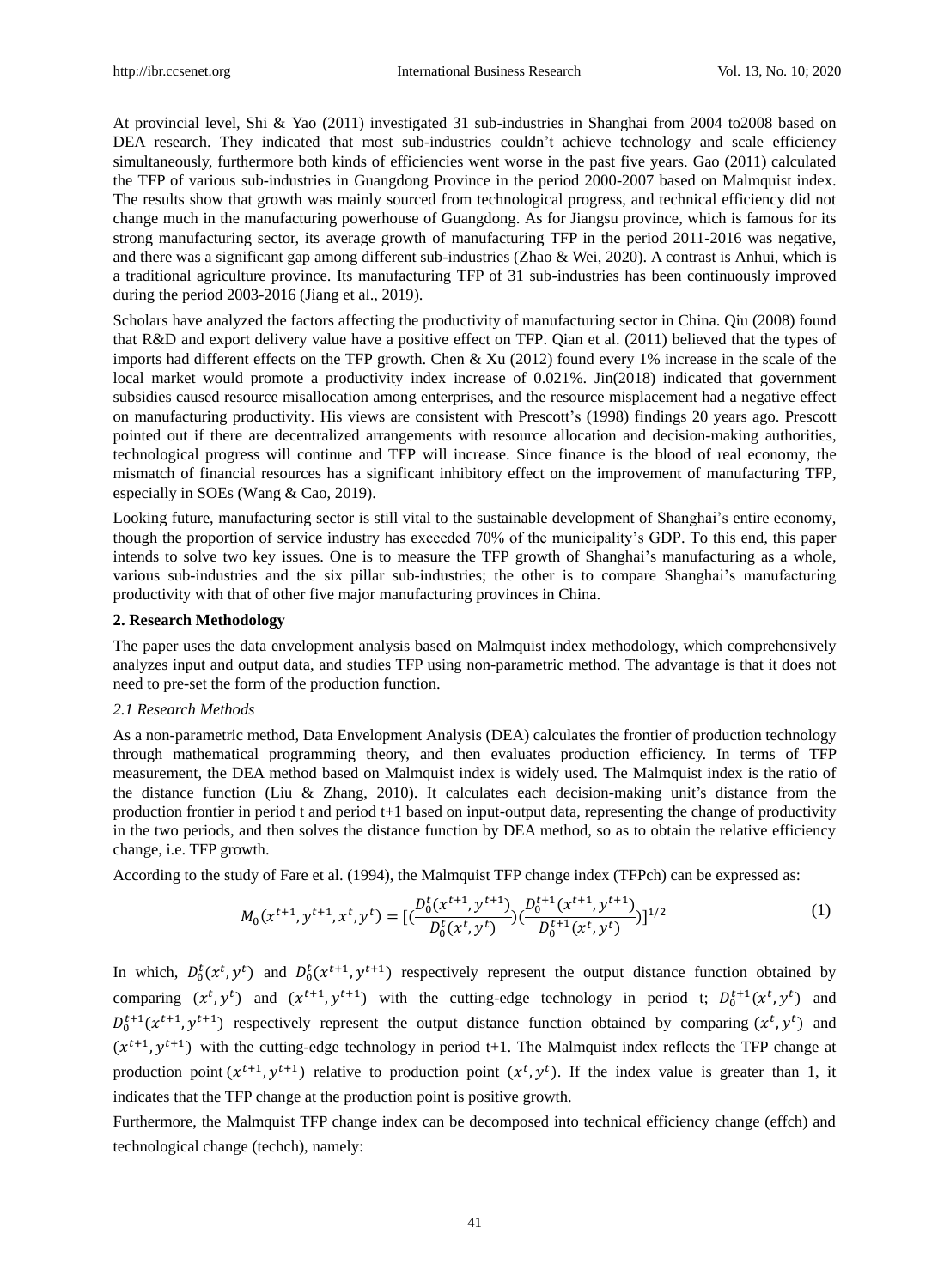$$
M_0(x^{t+1}, y^{t+1}, x^t, y^t) = \frac{D_0^{t+1}(x^{t+1}, y^{t+1})}{D_0^t(x^t, y^t)} \left[ \left( \frac{D_0^t(x^{t+1}, y^{t+1})}{D_0^{t+1}(x^{t+1}, y^{t+1})} \right) \left( \frac{D_0^t(x^t, y^t)}{D_0^{t+1}(x^t, y^t)} \right) \right]^{1/2}
$$
(2)

In which,  $D_{TE}^{t+1}(x^{t+1}, y^{t+1}, x^t, y^t) = \frac{D_0^{t+1}(x^{t+1}, y^{t+1})}{D_0^t(x^t, y^t)}$  $\frac{(x+y+y)}{D_0^t(x^t,y^t)}$  is technical efficiency change, and the ratio of resource allocation efficiency in period t+1 to that in period t. It has nothing to do with the change of technical level, and represents the change of production resource allocation levels in the two periods.  $D_0^t(x^{t+1}, y^{t+1})$ 

$$
D_{TC}^{t+1}(x^{t+1}, y^{t+1}, x^t, y^t) = [(\frac{D_0^t(x^{t+1}, y^{t+1})}{D_0^{t+1}(x^{t+1}, y^{t+1})})(\frac{D_0^t(x^t, y^t)}{D_0^{t+1}(x^t, y^t)})]^{1/2}
$$
 is technological change, reflecting the change

of optimal technologies in period  $t + 1$  and period t.

In the case of variable returns to scale (VRS), technical efficiency change can be further decomposed into pure technical efficiency change (pech) and scale efficiency change (sech), namely:

$$
D_{TE}^{t+1}(x^{t+1}, y^{t+1}, x^t, y^t) = \frac{D_0^{t+1}(x^{t+1}, y^{t+1})}{D_0^t(x^t, y^t)} = \frac{s_0^t(x^t, y^t)}{s_0^t(x^{t+1}, y^{t+1})} \frac{D_0^t(x^{t+1}, y^{t+1}/VRS)}{D_0^t(x^t, y^t/VRS)}
$$
(3)

In which,  $\frac{s_0^t(x^t, y^t)}{s_0^t(x^{t+1}, y^{t+1})}$  $\frac{30(x+y)}{s_0^t(x^{t+1},y^{t+1})}$  is pure technical efficiency change. If the pure technical efficiency change is greater than 1, it indicates that improved management has improved efficiency.  $\frac{D_0^t(x^{t+1}, y^{t+1}/VRS)}{D_0^t(x^{t+1}, y^{t+1}/VRS)}$  $\frac{D_0^t(x^t, y^t/VRS)}{D_0^t(x^t, y^t/VRS)}$  is scale efficiency change. If the scale efficiency change is greater than 1, it indicates that the change of factor input has improved the scale efficiency.

According to the above decomposition, the Malmquist TFP change index can be expressed as

 $\mathbf{1}$ 

$$
M_0(x^{t+1}, y^{t+1}, x^t, y^t) \tag{4}
$$

$$
= \frac{s_0^t(x^t, y^t)}{s_0^t(x^{t+1}, y^{t+1})} \frac{D_0^t(x^{t+1}, \overline{y^{t+1}})}{D_0^t(x^t, \overline{y^{t+1}})} \left[ \left( \frac{D_0^t(x^{t+1}, y^{t+1})}{D_0^{t+1}(x^{t+1}, y^{t+1})} \right) \left( \frac{D_0^t(x^t, y^t)}{D_0^{t+1}(x^t, y^t)} \right) \right]^{1/2}
$$

The four distance functions in formula (4) can be solved by the DEA method, namely:

$$
[D_0^t(x^{q,t}, y^{q,t})]^{-1} = \max \theta^q
$$
\n
$$
s.t. \theta^q y_m^{q,t} \le \sum_{q=1}^Q z^{q,t} y_m^{q,t}
$$
\n
$$
x_m^{q,t} \ge \sum_{q=1}^Q z^{q,t} y_m^{q,t}
$$
\n
$$
z^{q,t} \ge 0
$$
\n
$$
(5)
$$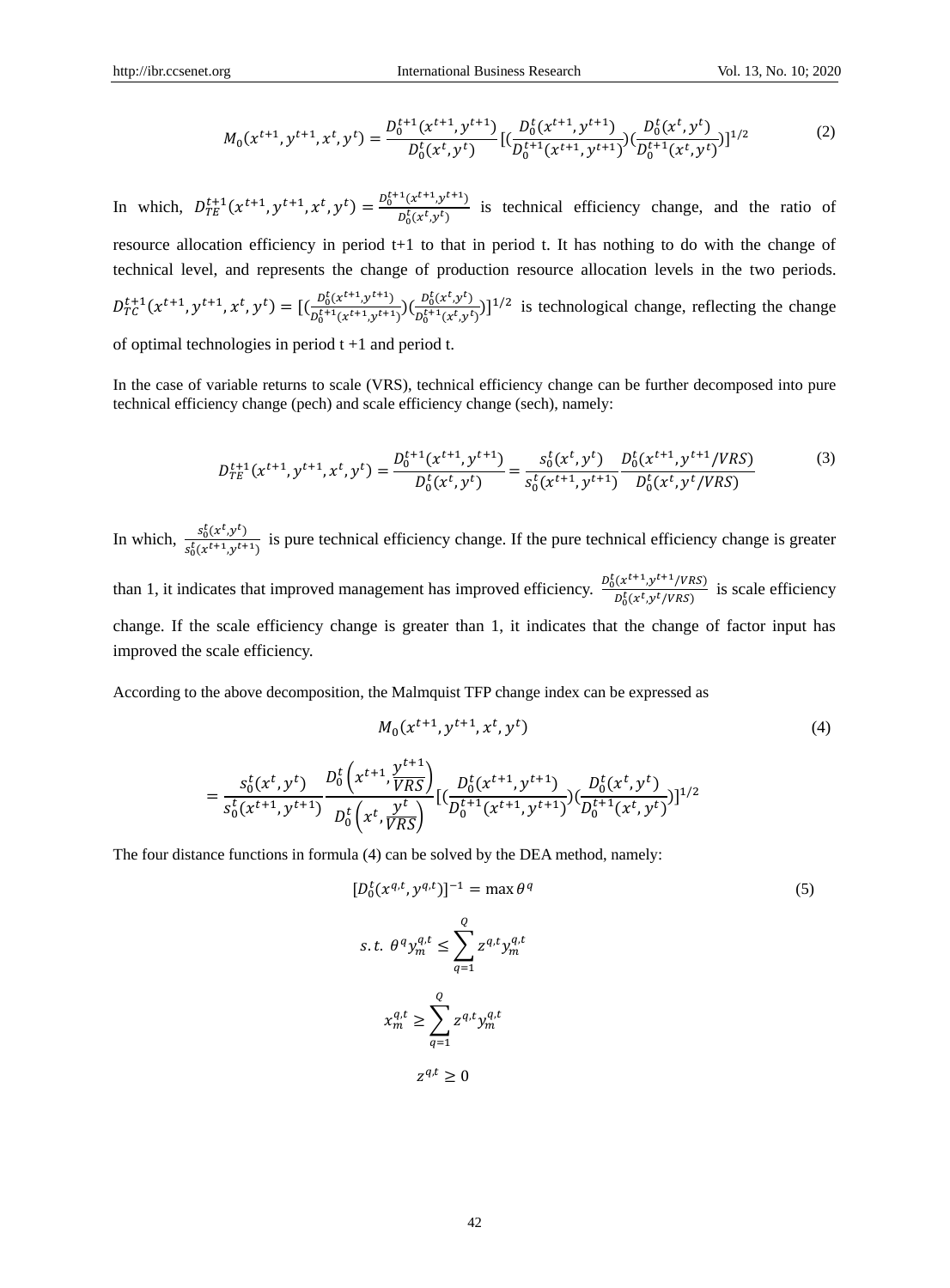$$
[D_{0}^{t+1}(x^{q,t}, y^{q,t})]^{-1} = \max \theta^{q}
$$
\n
$$
s.t. \theta^{q} y_{m}^{q,t} \leq \sum_{q=1}^{Q} z^{q,t+1} y_{m}^{q,t+1}
$$
\n
$$
x_{m}^{q,t} \geq \sum_{q=1}^{Q} z^{q,t+1} y_{m}^{q,t+1}
$$
\n
$$
z^{q,t+1} \geq 0
$$
\n
$$
[D_{0}^{t}(x^{q,t+1}, y^{q,t+1})]^{-1} = \max \theta^{q}
$$
\n
$$
s.t. \theta^{q} y_{m}^{q,t+1} \leq \sum_{q=1}^{Q} z^{q,t} y_{m}^{q,t}
$$
\n
$$
x_{m}^{q,t+1} \geq \sum_{q=1}^{Q} z^{q,t} y_{m}^{q,t}
$$
\n
$$
z^{q,t} \geq 0
$$
\n
$$
[D_{0}^{t+1}(x^{q,t+1}, y^{q,t+1})]^{-1} = \max \theta^{q}
$$
\n
$$
s.t. \theta^{q} y_{m}^{q,t+1} \leq \sum_{q=1}^{Q} z^{q,t+1} y_{m}^{q,t+1}
$$
\n
$$
x_{m}^{q,t+1} \geq \sum_{q=1}^{Q} z^{q,t+1} y_{m}^{q,t+1}
$$
\n
$$
x_{m}^{q,t+1} \geq \sum_{q=1}^{Q} z^{q,t+1} y_{m}^{q,t+1}
$$
\n(8)

 $z^q$ 

In this linear programming, Q decision-making units are included.  $x^{q,t}$  and  $y^{q,t}$  respectively represent the input and output of decision-making unit q in period t.  $1/\theta$  is technical efficiency;  $z^{q,t}$  represents the weight of decision-making unit  $q$  in period  $t$ .

#### *2.2 Data Selection*

Data used in the paper is sourced from Shanghai Statistical Yearbook (1995-2019), and the data selected is as follows:

**Output variable:** The total industrial output value of each manufacturing sub-industries is taken as output.

**Input variable:** including capital input and human input. The total assets of the industry at the end of the year are taken as capital input, and the number of employees is taken as human input.

In order to use actual value indicators for research, value economic indicators (output and capital inputs) should be deflated. Output indicators are deflated using the producer price index of industrial products, and capital input is deflated using the price index of investment in fixed assets. The base period for the deflator is 2000.

The samples in the paper can be divided into 1 full sample and 1 sub-sample. Firstly, the full sample is sub-industries divided by industries of the national economy, and the sample interval is 1995-2018. Excluding some industries whose statistical standards have changed, 26 sub-industries are ultimately retained. Secondly, the sub-sample is the six pillar sub-industries in Shanghai, and the sample interval is 2001-2019.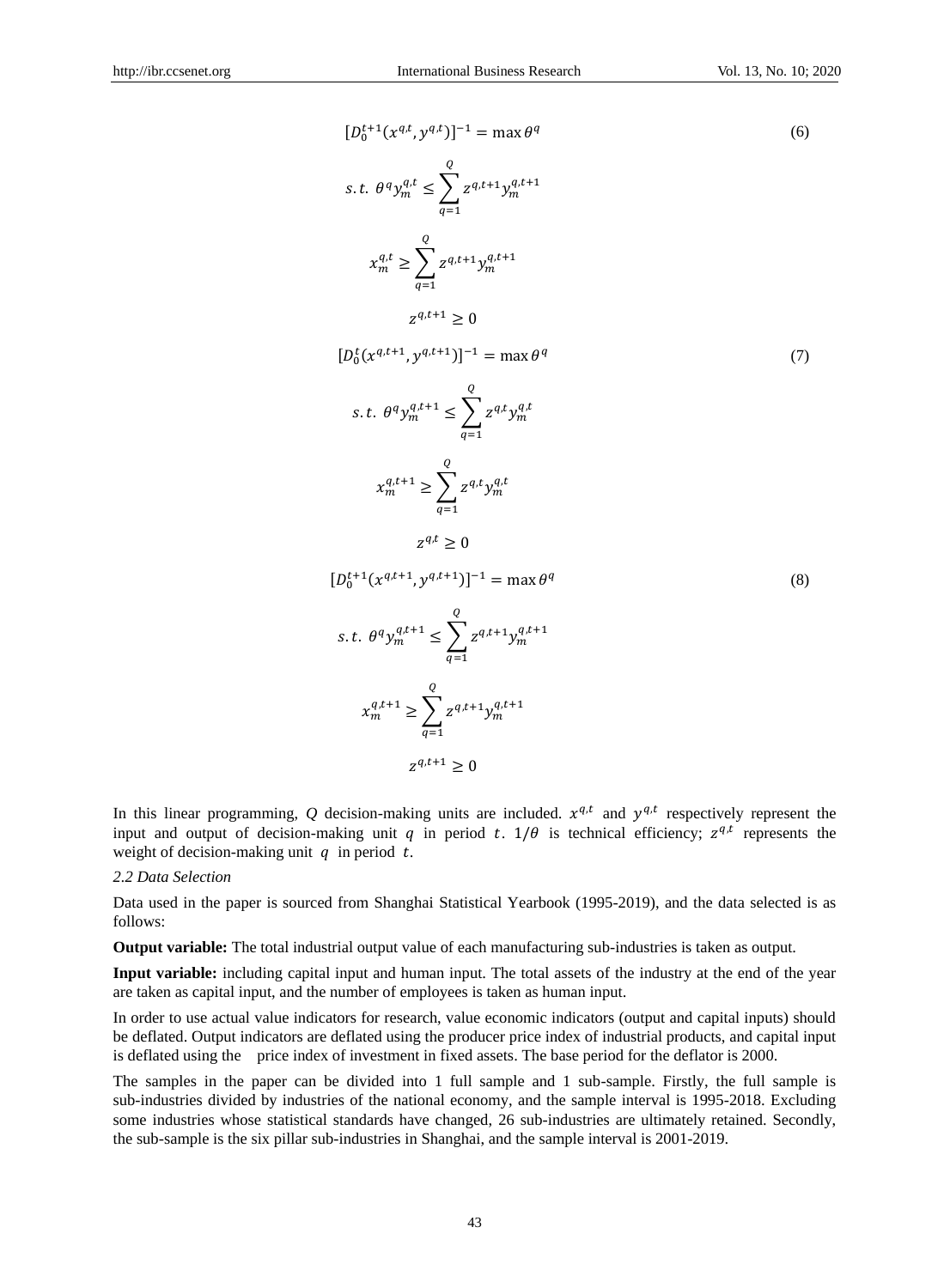#### **3. Research and Analysis Results**

This paper measures TFP from three levels such as manufacturing sector as a whole, 26 sub-industries, and six pillar sub-industries. At the same time, the paper makes a comparative analysis with Shandong, Guangdong, and other provinces in the Yangtze River Delta, including Anhui, Jiangsu and Zhejiang.

#### *3.1 Shanghai's Overall Manufacturing TFP and Comparative Analysis*

Shanghai's manufacturing TFP growth showed a trend of wide fluctuations, as shown in Figure 2. The growth fell steadily at the end of the last century, and showed a significant drop in 1999 affected by the 1997 Asian financial crisis and the reform of SOEs together. In 2000, Shanghai Municipal Government selected six most powerful industries as the strategic pillars, and successively introduced a series of supporting policies. Thanks to the "luck" access to WTO, Shanghai's manufacturing TFP growth rose sharply and reached 14% in 2000, which was the highest rate in the past twenty years. Then, the sector experienced an eight-year period of medium and high-speed growth, and the annual average rate was 8.2%. The outbreak of the 2008 financial crisis led to a contraction of the global supply chain. Shanghai's manufacturing TFP growth turned negative in 2009. Driven by the introduction of the "four trillion" fiscal stimulus plan and other rescue policies, the TFP growth recovered in 2010-2011 with the domestic demand rebounded and industrial situation bettered. Later, due to the decline in both domestic and foreign demand and the reduction in the proportion of Shanghai's manufacturing sector, the productivity continued to glide down until 2016. Under the influence of China's supply-side structural reform, the growth rate achieved 5.51% in 2017 and 3.19% in 2018 respectively.





As for the contributing factors of manufacturing productivity, they are generally divided into technological progress and technical efficiency. The economic meaning of technological progress refers to the increase in output only due to technological improvement on the premise that the input of production factors remains unchanged. The increase in output includes direct technical factors such as advanced technology, technological innovation, patents, and high-tech equipment, as well as non-technical factors such as management level, entrepreneurial ability, system reform, business cycle, etc. It is called "growth effect" and "divergence effect". Technical efficiency reflects the gap between the actual output level and the production frontier (the largest potential output), so it is also called "horizontal effect" or "catch-up effect". If most of the enterprises in the industry cannot keep up with the advancement of cutting-edge technologies, the technological efficiency gap between enterprises will widen, also the overall technical efficiency of the industry will decline. Conversely, if most enterprises can follow up in time when the industry's cutting-edge technologies move forward, the overall technical efficiency will be improved.

In the period 1996-2018, technological progress contributed an average of 7.2% to Shanghai's manufacturing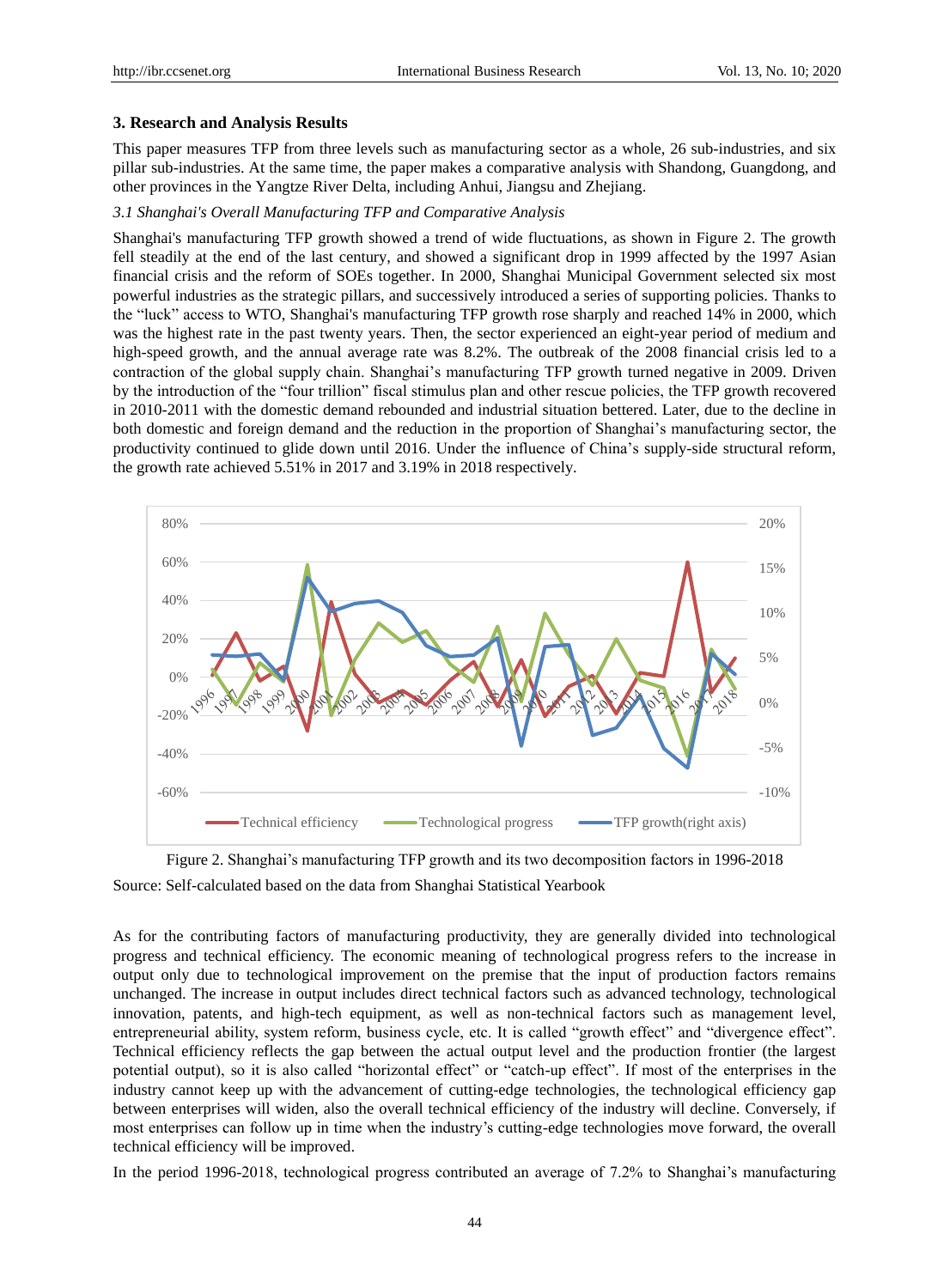TFP growth, which was even higher than the 4.3% growth rate of TFP itself. The result shows that Shanghai's manufacturing industry has done relatively well in absorbing advanced technologies, high-tech equipment, management experiences and all kinds of professionals, as well as in maintaining the cutting-edge technology. The production frontier led by Shanghai as a national advanced manufacturing municipality has kept outward expansion and gotten obvious "growth effect" and "divergence effect". The average growth of technical efficiency is only 0.9%. After technical efficiency is further decomposed into pure technical efficiency and scale efficiency, it is found that the former has achieved an average annual growth of 0.5% and the latter is 0.6%. On the whole, the "growth effect" contributed by the technological progress is significant, which means the technological progress is the main driving force for Shanghai's manufacturing productivity. The "catch-up effect" contributed by technical efficiency is relatively limited, indicating that there is still large space for improvement.

We further compare Shanghai's productivity with that of Shandong, Guangdong and the other three manufacturing provinces (that is Anhui, Jiangsu and Zhejiang) in the Yangtze River Delta. It is found that the fluctuation trend of each province (or municipality) is generally the same. In the early period (2006-2011), Shanghai's manufacturing TFP growth was in the middle position, while in the middle period (2012-2016), the growth remained negative and ranked low. In recent period (since 2017), the growth has improved and exceeded that of provinces such as Shandong and Guangdong. See Figure 3.



Figure 3. Comparison of manufacturing TFP growth in Shanghai and some provinces in 2006-2018 Source: Self-calculated based on the data from Shanghai Statistical Yearbook

#### *3.2 TFP of Shanghai's 26 Manufacturing Sub-Industries and Comparative Analysis*

A comparison of the average TFP growth trend of Shanghai's 26 manufacturing sub-industries is shown in Figure 4. The results show that TFP growth varies greatly among different sub-industries, and the growth is seriously unbalanced. The top three sub-industries with the highest average TFP growth in 1996-2018 were tobacco processing (15.3%), ferrous metal smelting and rolling processing (12.1%), petroleum, coal and other fuel processing (10.0%), all with a growth of over 10%. There are only three sub-industries with an average TFP growth ranging from 5% to 10%, namely computer, communications and other electronic equipment (7.8%), culture and education, arts and crafts, sports and entertainment products manufacturing (6.3%), and non-ferrous metal smelting and rolling processing (5.3%). There are 20 sub-industries with an average TFP growth lower than 5%, which account for 77% of Shanghai's manufacturing sector. Three sub-industries with the lowest ranking are leather, fur, feathers and their products and footwear (0.7%), textiles, garment and apparel (1.6%), and pharmaceutical manufacturing (1.7%). The existence of a large number of low-growth sub-industries has reduced the average TFP growth of the whole manufacturing sector (4.3%).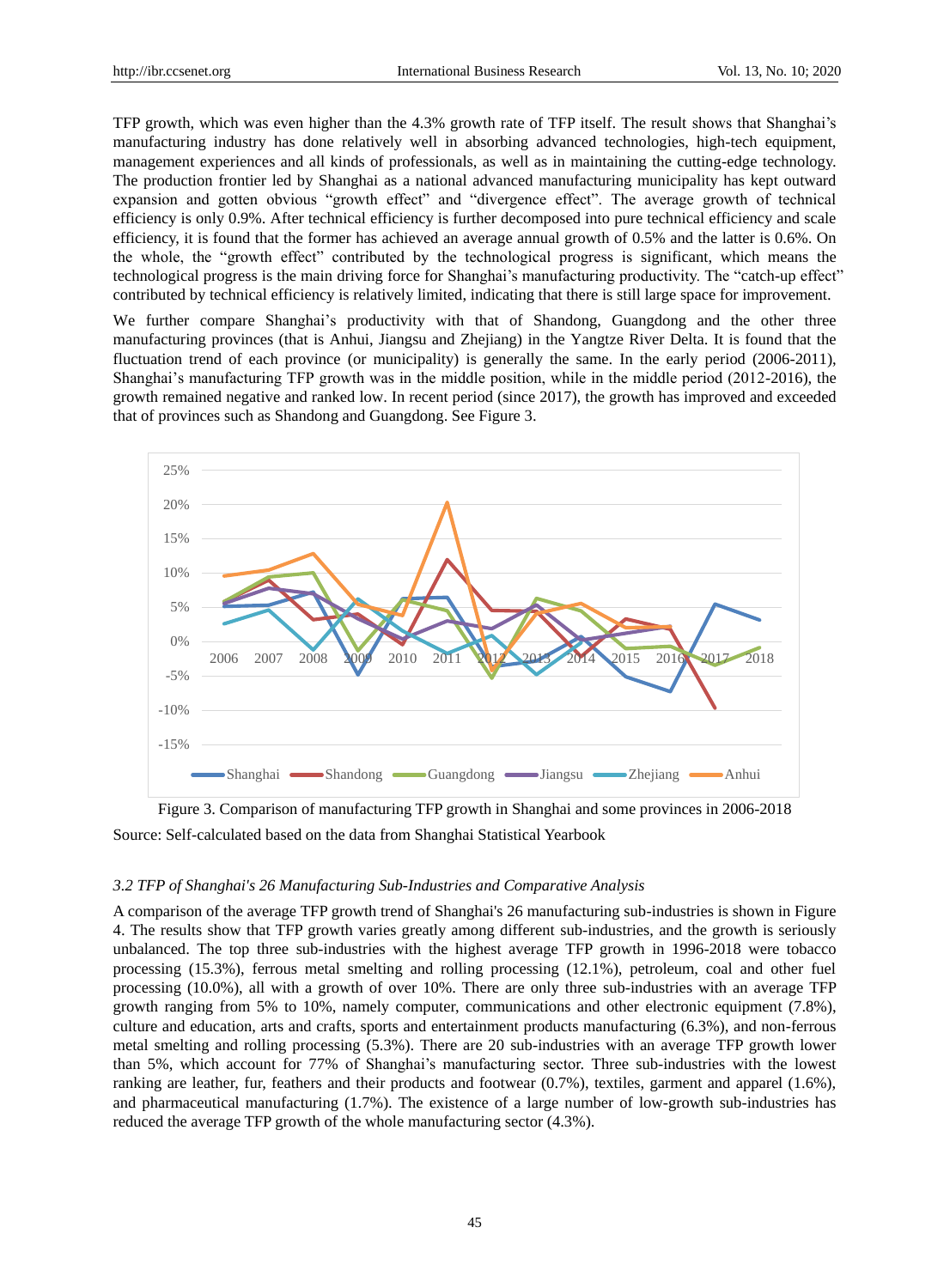

Figure 4. Comparison of TFP growth of Shanghai's 26 manufacturing sub-industries in 1996-2018 Source: Self-calculated based on the data from Shanghai Statistical Yearbook

As for the contribution factors, each sub-industry is basically driven by technological progress, and the average growth of technological progress is more than 5.5%. The top three sub-industries are tobacco processing (15.3%), ferrous metal smelting and rolling processing (12.5%), petroleum, coal and other fuel processing (10.0%). The average growth of technical efficiency has heavy disparity, with the highest average growth in culture and education, arts and crafts, sports and entertainment products manufacturing (4.4%), and the lowest in chemical fiber manufacturing (-1.5%). See Table 1 for details. Except for computer et al. manufacturing and culture & education et al. manufacturing, all the other 24 sub-industries are single-wheel driven, that is technological progress.

We further compare the average TFP growth of 26 sub-industries in Shanghai and other provinces. Due to factors such as the continuous decline in the proportion of Shanghai's manufacturing industry, the average TFP growth of Shanghai is only higher than that of Zhejiang. The average TFP growth of Anhui is the highest, reaching 6.58%, which is five times that of Shanghai. Specifically, tobacco processing, petroleum, coal and other fuel processing, and ferrous metal smelting and rolling processing are the three sub-industries with the fastest average TFP growth in Shanghai and most provinces. See Table 2.

#### *3.3 TFP and Comparative Analysis of Six Pillar Industries in Shanghai*

The six pillar sub-industries in Shanghai are known as "six golden flowers". They have been the dominant industries of the manufacturing sector and been supported by Shanghai government, including electronic information products, automobile, petrochemical and fine chemical products, high-quality steel, complete equipment, and biomedicine manufacturing.

The overall average TFP growth of six pillar sub-industries is 5.53%, which is higher than 3.3%, the growth of manufacturing as a whole, indicating that the pillars have indeed played a leading role in promoting the development of Shanghai's manufacturing. The TFP growth difference among different pillars is obvious. The highest average growth is in high-quality steel manufacturing (11.9%), and the lowest is in biomedicine manufacturing (1.6%). The large difference of 10% refers to the progress and development between sub-industries is extremely uneven. From the perspective of the contribution factors, the TFP growth trend of the six pillars is similar to the path of technological progress, and deviates from technical efficiency, which indicates that the six pillars mainly rely on the "diffusion effect" of cutting-edge technological progress to promote TFP growth, and there is much room for the improvement of the "catch-up effect" of technical efficiency. See Figure 4.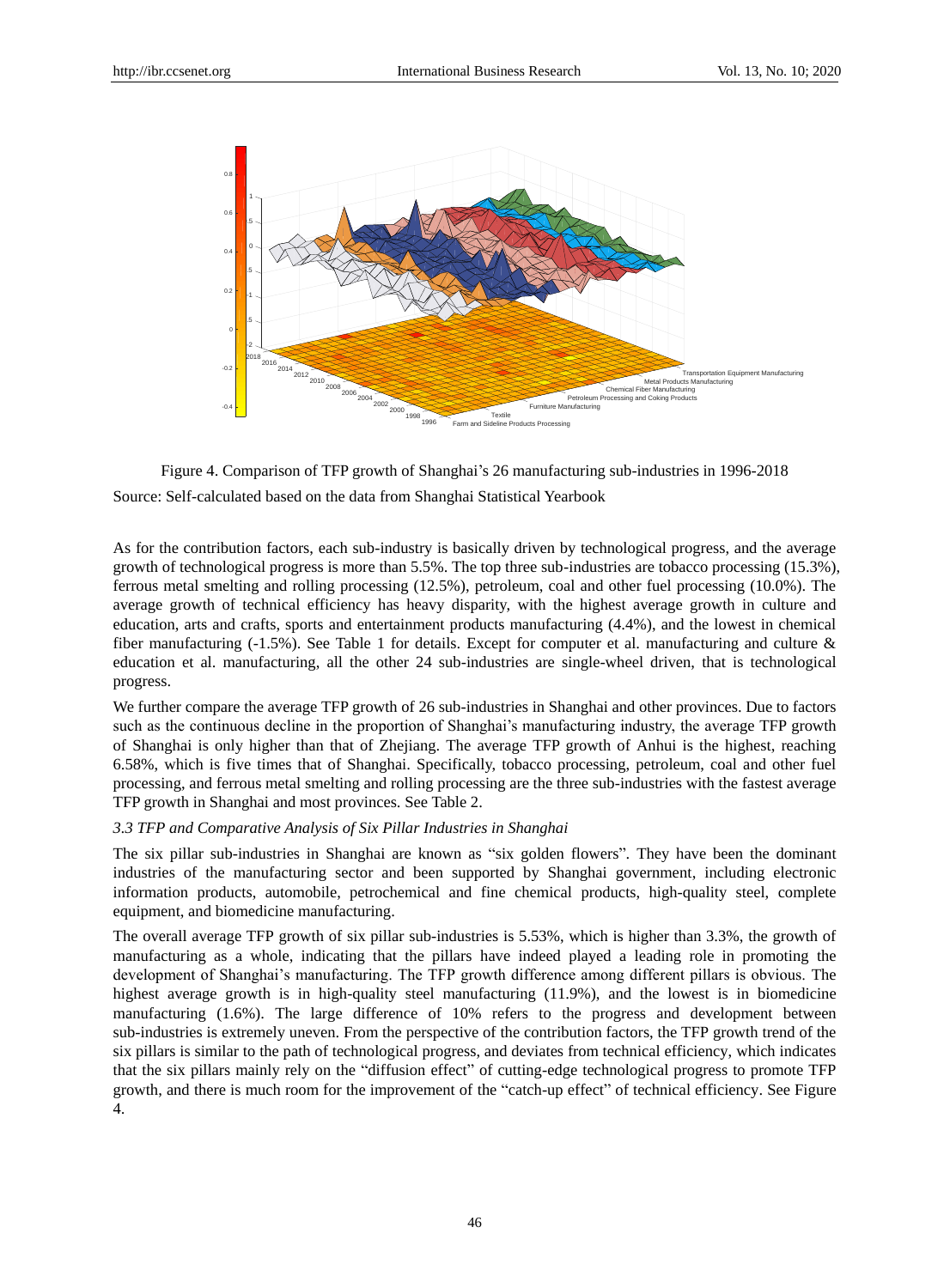

Figure 4. TFP growth and factor contribution of six pillar sub-industries in Shanghai in 2002-2018 Source: Self-calculated based on the data from Shanghai Statistical Yearbook

From the perspective of contribution factors, the TFP growth of biomedicine manufacturing is dragged down by technical efficiency, and the main reason is the decline in scale efficiency. Automobile and complete equipment also have the same feature, indicating that the above three sub-industries have obvious "diffusion effect", but relatively limited "catch-up effect". Although the average TFP growth of high-quality steel manufacturing is greater than 10%, almost all of it comes from the contribution of technological progress. The contribution of technical efficiency is close to zero. It seems that the high-quality steel manufacturing is a typical example of "single-wheel driven" industry, and the conclusion is also applicable for electronic information sub-industry. Petrochemical and fine chemical manufacturing is the only sub-industry with positive growth both in technological progress and technical efficiency, but the latter's growth is far lower than the former's. The sub-industry must make more efforts on how to balance the relation of two contribution factors. See Table 3.

For 17 years or longer, the six pillar sub-industries which should set a good example of balanced and sustainable development for other sub-industries, have been in a growth mode of technical inefficiency and "single-wheel" driven processing. If this continues for too long, it may inevitably bring a serious threat to the health development both of Shanghai's manufacturing sector and macro-economy.

Since other provinces have not classified the six pillar industries like Shanghai, we intend to analyze relevant industries in comparison. The average TFP growth of Shanghai's automobile and high-quality steel ranks higher compared with other provinces. The growth of petrochemical and fine chemical manufacturing is at an upper-middle level, while the growth of electronic information products, biomedicine manufacturing, and complete equipment is lower than the average of six sub-industries. Anhui province has a leading position in the above three sub-industries. See Table 2.

#### **4. Basic Conclusion**

The paper uses data envelopment analysis based on Malmquist index to study the productivity of manufacturing sector and its sub-industries in Shanghai. The study shows that the TFP growth of sub-industries in Shanghai fluctuated widely from 2002 to 2018. Although Shanghai has six pillar sub-industries designed with a leading role, it has no significant advantage compared with other manufacturing provinces. The unexpected result is mainly attributed to the fact that the high-quality development mode driven by "two-wheel" of technological progress and technical efficiency has not yet formed in Shanghai. The basic conclusions are as follows:

Firstly, Shanghai's manufacturing TFP growth has experienced a wide fluctuation due to the external environment and internal development mode, and the municipality leads the national manufacturing sector alternately with other five manufacturing provinces. During the period from 1996 to 2018, the TFP growth of Shanghai's manufacturing industry sector showed negative in five years, and it was above 10% in four years and between 0 and 10% in other years. Compared with other five provinces, Shanghai's manufacturing TFP growth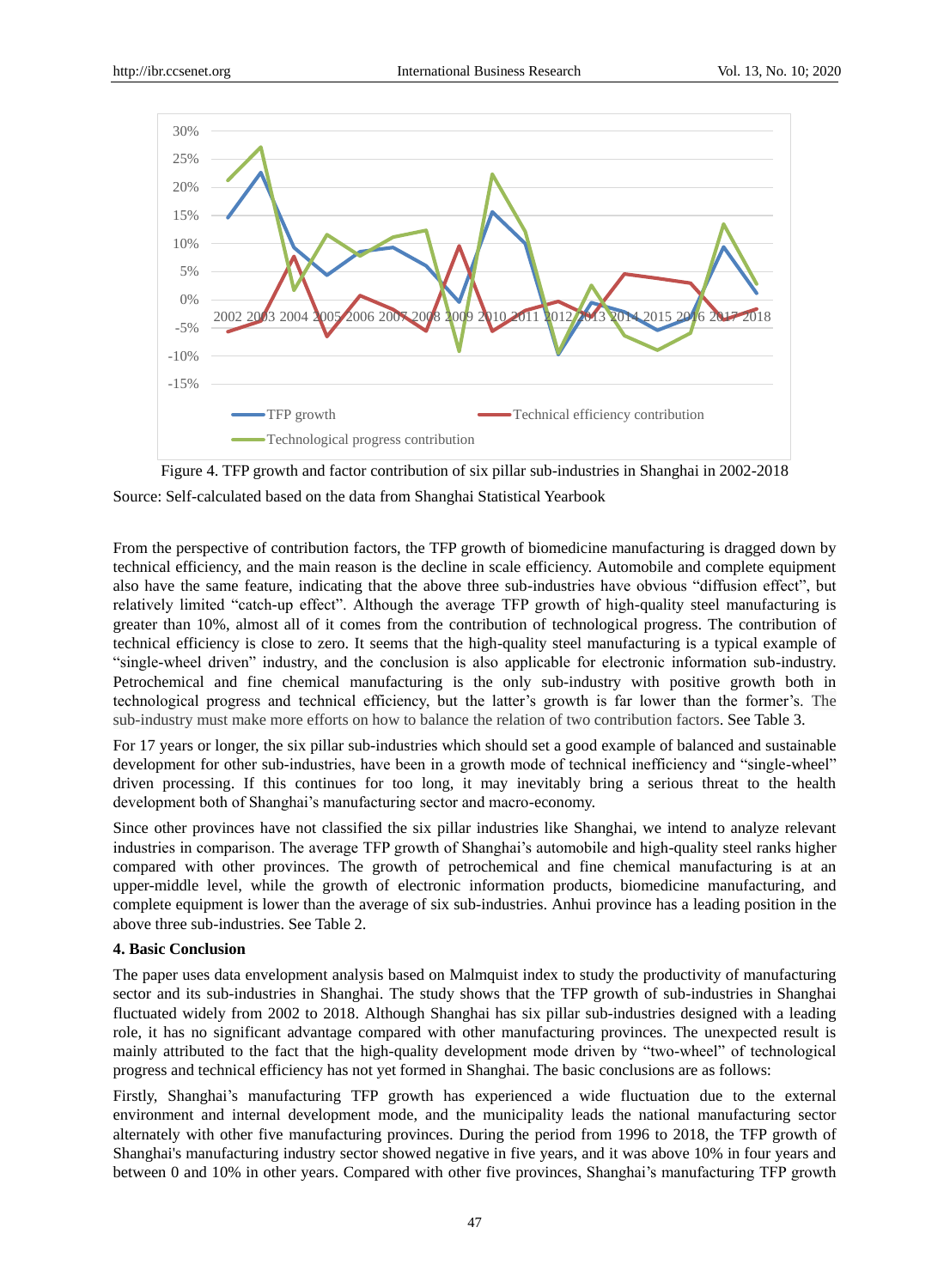was in the middle position during 2006-2011, lagging behind Anhui and Guangdong. In the period 2012-2016, the growth significantly lagged behind Guangdong, Shandong, Jiangsu and Anhui. In 2017, the productivity in Shanghai manufacturing sector improved and surpassed that of Shandong and Guangdong.

Secondly, the average annual TFP growth varies greatly among Shanghai's 26 manufacturing sub-industries, which is less advantageous than other provinces. There are 20 sub-industries with an average annual TFP growth of below 5%, accounting for 77% of total sector. At the same time, none of the sub-industries in Shanghai has the highest average annual growth among the six provinces or municipality investigated. The highest TFP growth of tobacco processing is in Zhejiang, which is as high as 14.04%; the highest TFP growth of petroleum, coal and other fuel processing is in Guangdong, which is as high as 6.94%; the highest TFP growth of ferrous metal smelting and rolling processing is in Anhui, which is as high as 7.22%. Among the other 23 sub-industries, Shanghai has no sub-industry with the highest average annual growth.

Thirdly, Shanghai's "six golden flowers" have played some certain leading role, but their average annual TFP growth has no significant advantage over other provinces. The provinces with the highest TFP growth in electronic information product are Anhui and Shandong. Anhui and Jiangsu are the leading provinces in terms of TFP growth of biomedicine and complete equipment manufacturing.

Fourthly, the main factor restricting Shanghai's manufacturing TFP growth is that the high-quality development mode driven by "two-wheel" of technological progress and technical efficiency has not yet formed. On the whole, the average annual growth of technological progress reached 7.2% during 1996-2018, which was even higher than the 4.3% growth of TFP over the same period, and the average annual growth of technical efficiency was only 0.9%. It can be seen that the single-wheel drive mode that mainly relies on technological progress to improve TFP has become a hindrance to the high-quality development of Shanghai's manufacturing sector.

#### **References**

- Chen F. L., & Xu, K. N. (2012). Scale of the Local Market and China's Manufacturing TFP. *China Industrial Economy (Zhongguo Gongye Jingji), 5,* 44-56.
- Fare, R., Grosskopf, S., & Norris, M., et al. (1994). Productivity Growth, Technical Progress, and Efficiency Change in Industrialized Countries. *American Economic Review, 84*(1), 66-83.
- Foster-McGregor, N., & Verspagen, B. (2017). Decomposing Total Factor Productivity Growth in Manufacturing and Services. *Asian Development Review, 34*(1), 88-115. https://doi.org/10.1162/ADEV\_a\_00082
- Gao, S. (2011). Total Factor Production of Guangdong's Manufacturing Industry-based on Panel Data for 2000-2007. *China Urban Economy (Zhongguo Chengshi Jingji), 5*, 35-38.
- Jiang, J. Y., Ding, T. Y., & Zhang, Q. X. (2018). Research on TFP of Manufacturing Industry in Anhui Province and Its Influencing Factors. *Journal of Qiqihar University ( Qiqi Haer Xuebao), 9,* 63-77.
- Jin, X. Y. (2018). Government Subsidies, Resource Misplacement and Manufacturing Productivity. *Finance & Trade Economics (Caimao Jingji), 6,* 43-57.
- Li, Y. H., Shi, L. Y., & Li, Y. (2020). Measurement and Comparison of China's Manufacturing TFP Growth. *On Economic Problems (Jingji Wenti), 3,* 83-91.
- Liu, B. B. (2020). TFP Measurement of Equipment Manufacturing Industry in Northeast China and Research on its Improvement Path. *Economic Review (Jingji Zongheng), 1*, 106-112.
- Liu, X. K., & Zhang, C. (2010). China's Service Industry TFP Growth and its Convergence Analysis. *Quantitative & Technical Economics (Shuliang Jingji Jishu Jingji Yanjiu), 27*(3), 55-67+95.
- OECD. (2001). Measuring Productivity OECD Manual: Measurement of Aggregate and Industry-level Productivity Growth. Paris: OECD.
- Prescott, E. C. (1998). Needed: A Theory of Total Factor Productivity. *International Economic Review, 39*(3), 525-551. https://doi.org/10.2307/2527389
- Qian, X. F., Wang, S., & Huang, Y. H. (2011). Import Types and China's Manufacturing TFP. *World Economy (Shijie Jingji), 5,* 3-25.
- Qiu, B., Yang, S., & Xin, P. J. (2008). Research on FDI Technology Spillover Channels and China's Manufacturing Productivity: Analysis based on Panel Data. *World Economy (Shijie Jingji), 8,* 20-31.
- Shi, L., & Yao, H. Z. (2011). Technical Advance, Efficiency and Scale Adjustment of Manufacturing in Shanghai: Based on DEA Research. *Journal of Shanghai Economy Research (Shanghai Jinji Yanjju), 12*, 15-24.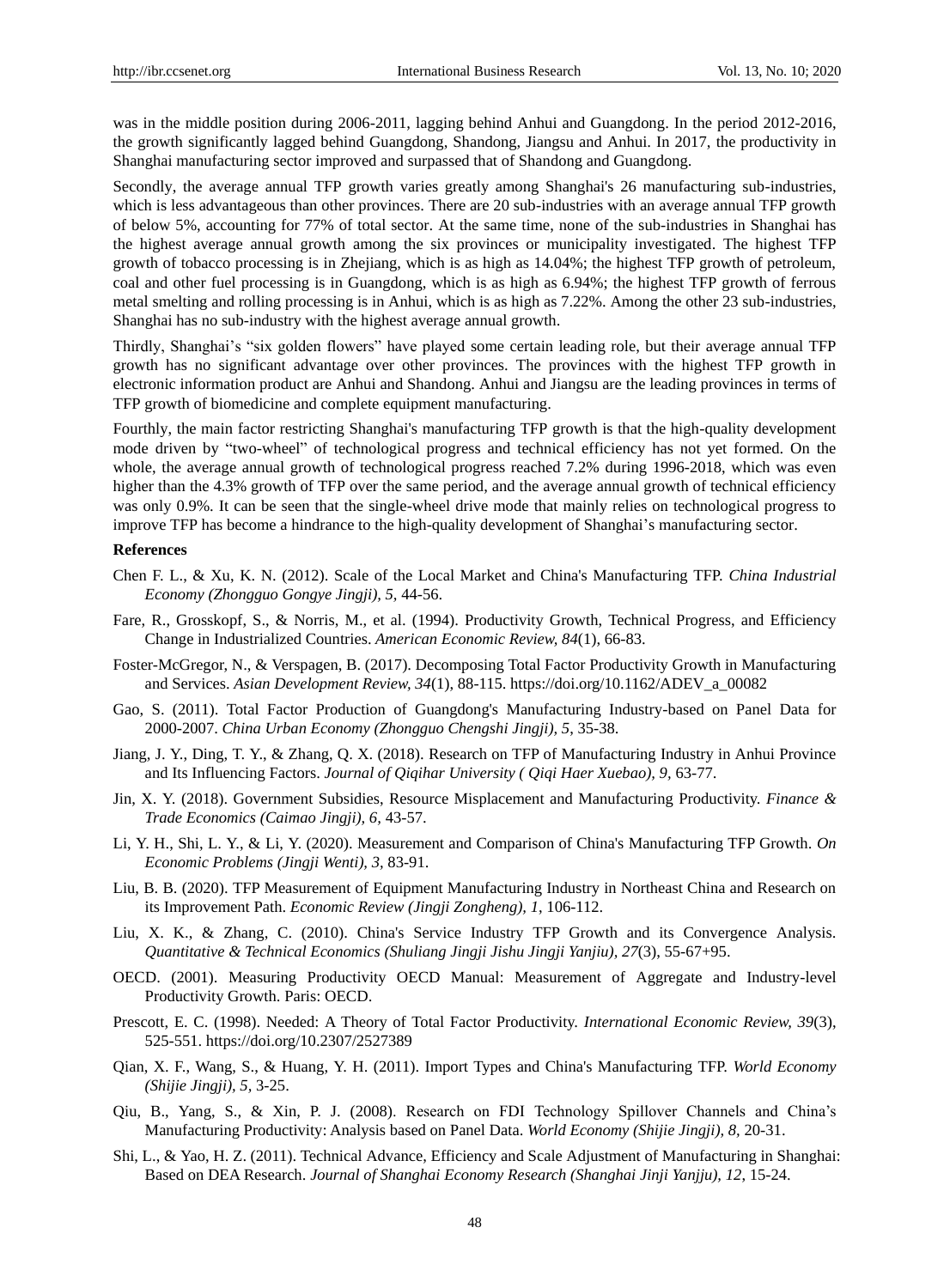- US Bureau of Labor Statistics. (1983). Trends in Multifactor Productivity, 1948-1981. Bulletin 2178, USGPO, Washington D. C.
- Wang, G. D. (2018). TFP Calculation of Chinese Manufacturing Enterprises in 1996-2013. *China Economic Studies (Zhongguo Jingji Wenti), 7,* 88-99.
- Wang, X., & Cao, H. P. (2019). Effect of Financial Resource Misallocation on TFP of China's Manufacturing Enterprises. *Journal of Finance & Trade Research (Caimao Yanjiu), 9,* 43-53.
- Xu, X. C., Zhang, Z. W., Chang, Z. H., & Lei, Z. K., (2020). Industrial Productivity and Economic Growth Drivers in China. *Journal of World Economy (Shijie Jingji), 2,* 25-49.
- Yang, G. Y., & Wang, L. L, (2008). Technological Progress, Technical Efficiency and Regional Difference of Provincial Manufacturing Industry: Empirical Research based on DEA. *Journal of Technology Economics (Jishu Jingji), 1,* 110-115.
- Zhao, M., & Wei, X. (2020). Research on Multi-dimensional Measurement and Evaluation of Total Factor Productivity of Jiangsu Manufacturing. *Science & Technology and Economy (Keji Yu Jingji), 2,* 102-105.
- Zhao, Y. L., & Gu, J. J. (2018). Measurement and Comparative Research on the Development Quality of Manufacturing Industries in China and the United States. *Quantitative & Technical Economics (Shuliang Jingji Jishu Jingji Yanjiu), 12,* 116-133.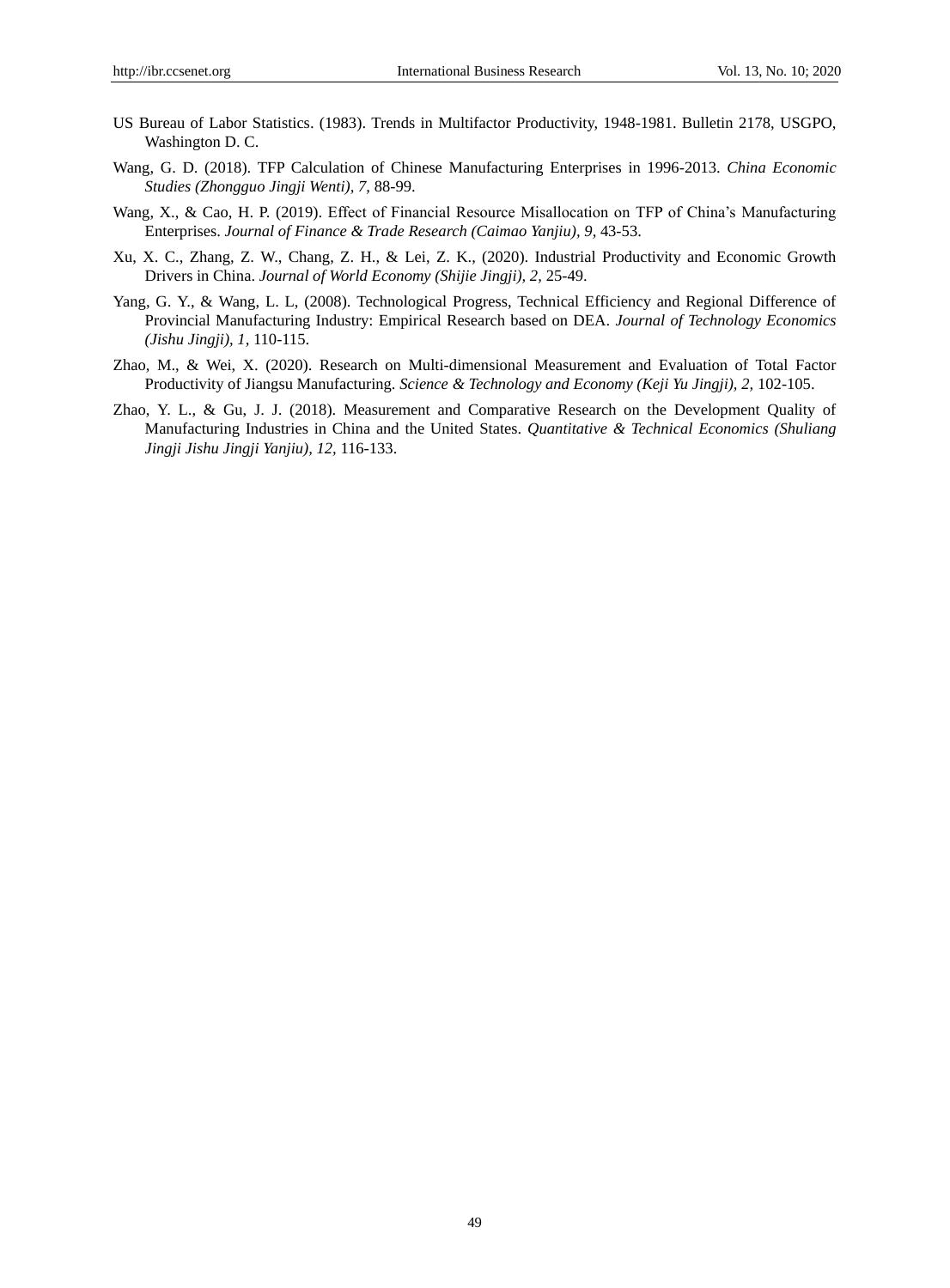## **Appendix**

Table 1. Average TFP growth and its decompositions of each manufacturing sub-industry in 1996-2018

| <b>Industry</b>                                    | EC      | TC                 | <b>PEC</b> | <b>SEC</b> | <b>TFP</b> |
|----------------------------------------------------|---------|--------------------|------------|------------|------------|
| Non-staple food processing                         | $-0.4%$ | 6.4%               | $-0.3%$    | $-0.2%$    | 1.9%       |
| Food manufacturing                                 | 1.3%    | 6.6%               | 0.1%       | 0.6%       | 3.7%       |
| Liquor, beverage and refined tea manufacturing     | $-0.5%$ | 7.4%               | 0.0%       | $-0.2%$    | 3.1%       |
| Tobacco processing                                 | 0.0%    | 15.3%              | $0.0\%$    | $0.0\%$    | 15.3%      |
| <b>Textiles</b>                                    | 0.6%    | 5.9%               | $-0.4%$    | 1.7%       | 2.7%       |
| Textiles, garment and apparel                      | 0.5%    | 5.8%               | $-1.0%$    | 1.3%       | 1.6%       |
| Leather, fur, feathers and their products and      | $-0.6%$ | 5.9%               | $-0.3%$    |            | 0.7%       |
| footwear                                           |         |                    |            | 0.2%       |            |
| Wood processing and wood, bamboo, rattan,          | 1.7%    | 6.5%               | 6.2%       | 0.1%       | 3.5%       |
| palm and grass products                            |         |                    |            |            |            |
| Furniture manufacturing                            | 1.1%    | 5.9%               | $-1.7%$    | 3.5%       | 2.7%       |
| Paper making and paper products                    | 0.9%    | 6.1%               | 1.4%       | $-0.3%$    | 2.8%       |
| Printing and recording medium reproduction         | 1.2%    | 5.9%               | 1.7%       | $-0.3%$    | 2.7%       |
| Culture and education, arts and crafts, sports and | 4.4%    | 5.9%               | 4.4%       | 0.1%       | 6.3%       |
| entertainment products manufacturing               |         |                    |            |            |            |
| Petroleum, coal and other fuel processing          | 0.0%    | 10.0%              | 0.0%       | 0.0%       | 10.0%      |
| Chemical raw materials and products                | 1.5%    | 7.0%               | 1.0%       | 0.6%       | 4.5%       |
| manufacturing                                      |         |                    |            |            |            |
| Pharmaceutical manufacturing                       | 0.0%    | 6.6%               | $-0.6%$    | 0.0%       | 1.7%       |
| Chemical fiber manufacturing                       | $-1.5%$ | 7.8%               | 1.0%       | $-2.4%$    | 1.9%       |
| Rubber and plastic manufacturing                   | 1.0%    | 6.1%               | $-0.7%$    | 1.2%       | 2.8%       |
| Non-metallic minerals manufacturing                | 1.2%    | 6.7%               | $-1.1%$    | 1.4%       | 3.3%       |
| Ferrous metal smelting and rolling processing      | 0.2%    | 12.5%              | $-0.5%$    | 0.5%       | 12.1%      |
| Non-ferrous metal smelting and rolling             | 2.0%    | 6.7%               | 1.8%       | 0.3%       | 5.3%       |
| processing                                         |         |                    |            |            |            |
| Metal products manufacturing                       | 0.3%    | 6.0%               | $-1.3%$    | 1.5%       | 2.6%       |
| General equipment manufacturing                    | 0.8%    | 6.6%               | 0.1%       | 0.8%       | 3.0%       |
| Special equipment manufacturing                    | 2.2%    | 6.1%               | 0.7%       | 0.9%       | 3.8%       |
| Transportation equipment manufacturing             | 0.1%    | $7.\overline{3\%}$ | 0.7%       | $-0.1%$    | 3.2%       |
| Electrical machinery and equipment                 | 1.2%    | 6.6%               | $-0.4%$    | 1.5%       | 3.3%       |
| manufacturing                                      |         |                    |            |            |            |
| Computer, communications and other electronic      | 3.8%    | 8.7%               | 1.3%       | 2.3%       | 7.8%       |
| equipment manufacturing                            |         |                    |            |            |            |
| <b>Manufacturing aggregate</b>                     | $0.9\%$ | 7.2%               | 0.5%       | $0.6\%$    | $4.3\%$    |

Note: EC, TC, PEC, SEC, TFP respectively represent technical efficiency, technological progress, pure technical efficiency, scale efficiency and TFP change (the same below).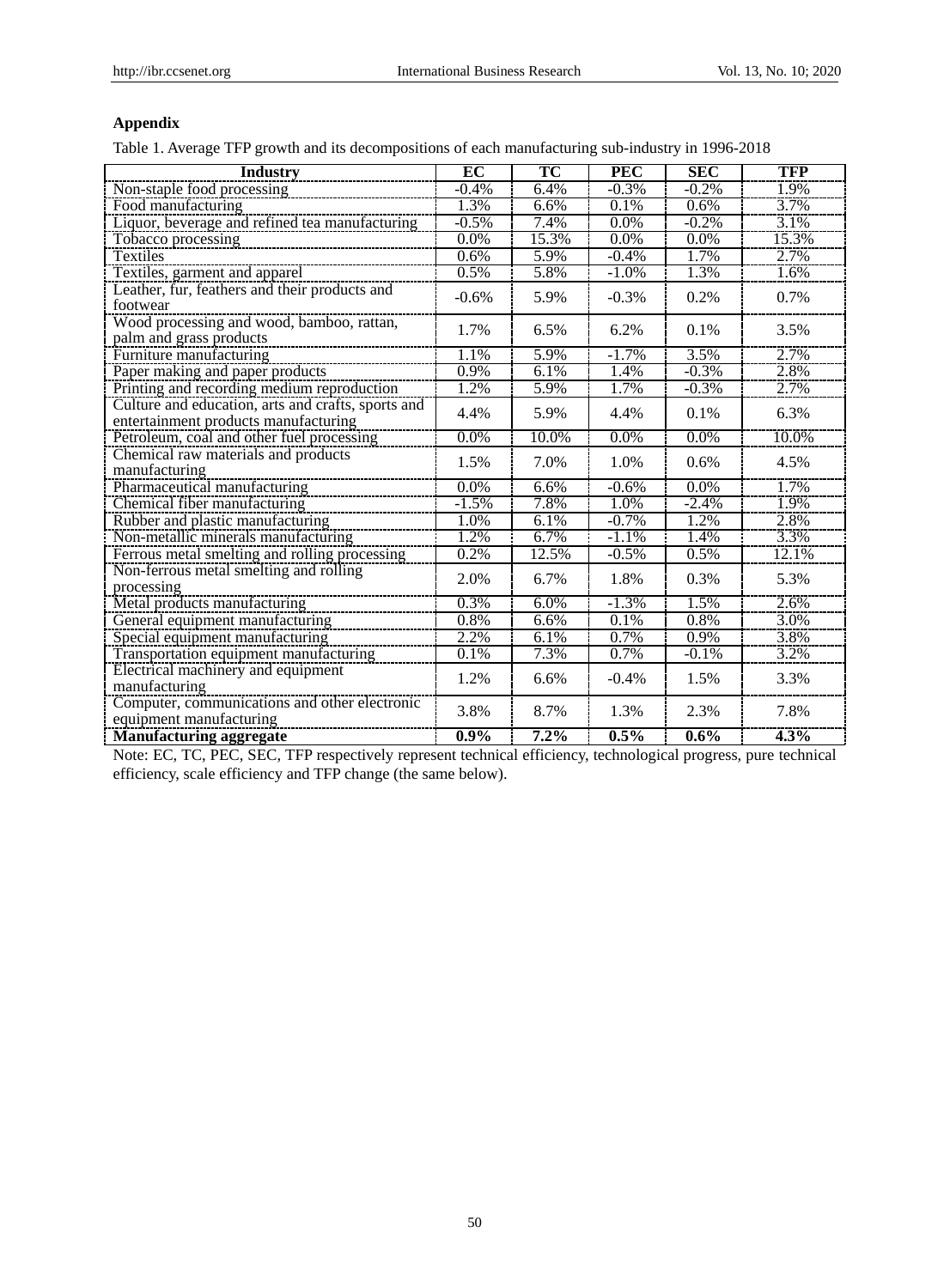| <b>Province</b><br><b>Industry</b>                                                            | <b>Shandong</b> | Guangdong | <b>Jiangsu</b> | <b>Zhejiang</b> | Anhui  | Shanghai |  |
|-----------------------------------------------------------------------------------------------|-----------------|-----------|----------------|-----------------|--------|----------|--|
| Non-staple food processing                                                                    | 2.35%           | 1.04%     | 4.00%          | $-1.77%$        | 5.66%  | $-0.49%$ |  |
| Food manufacturing                                                                            | 3.30%           | 3.36%     | 6.37%          | $-2.61%$        | 18.21% | 2.22%    |  |
| Liquor, beverage and refined tea<br>manufacturing                                             | 2.24%           | 2.44%     | $-0.38%$       | $-1.14%$        | 7.71%  | $-1.79%$ |  |
| Tobacco processing                                                                            | 7.90%           | 6.12%     | 12.03%         | 14.04%          | 0.32%  | 12.25%   |  |
| Textiles                                                                                      | 6.37%           | 4.32%     | 2.80%          | 1.14%           | 7.34%  | 2.28%    |  |
| Textiles, garment and apparel                                                                 | 0.55%           | 2.65%     | 1.92%          | $-0.87%$        | 8.18%  | $-0.76%$ |  |
| Leather, fur, feathers and their<br>products and footwear                                     | $-1.24%$        | 3.77%     | 5.97%          | 0.24%           | 2.91%  | $-3.50%$ |  |
| Wood processing and wood,<br>bamboo, rattan, palm and grass<br>products                       | 4.90%           | 3.29%     | 6.51%          | $-2.47%$        | 9.01%  | $-0.12%$ |  |
| Furniture manufacturing                                                                       | 4.28%           | 1.18%     | 5.25%          | 1.17%           | 11.11% | $-1.12%$ |  |
| Paper making and paper products                                                               | 1.11%           | 3.01%     | 4.50%          | 3.21%           | 6.08%  | 0.64%    |  |
| Printing and recording medium<br>reproduction                                                 | 7.95%           | 4.15%     | 4.51%          | 3.11%           | 7.74%  | 2.16%    |  |
| Culture and education, arts and<br>crafts, sports and entertainment<br>products manufacturing | 3.27%           | 2.22%     | 2.76%          | 2.23%           | 7.67%  | 3.46%    |  |
| Petroleum, coal and other fuel<br>processing                                                  | 6.41%           | 6.94%     | 2.93%          | $-0.62%$        | 5.16%  | 4.64%    |  |
| Chemical raw materials and<br>products manufacturing                                          | 2.05%           | 1.49%     | 3.38%          | 0.45%           | 3.95%  | 2.84%    |  |
| Pharmaceutical manufacturing                                                                  | 2.51%           | $-0.35%$  | 3.65%          | $-1.65%$        | 8.81%  | 0.49%    |  |
| Chemical fiber manufacturing                                                                  | 5.23%           | 3.13%     | 0.60%          | $-1.01%$        | 3.22%  | $-0.58%$ |  |
| Rubber and plastic manufacturing                                                              | $-1.04%$        | 0.85%     | 1.33%          | 0.04%           | 6.85%  | 1.17%    |  |
| Non-metallic minerals<br>manufacturing                                                        | 3.19%           | 3.20%     | 5.32%          | 5.04%           | 8.32%  | 0.76%    |  |
| Ferrous metal smelting and rolling<br>processing                                              | 0.61%           | 3.98%     | 2.08%          | 4.53%           | 7.22%  | 4.54%    |  |
| Non-ferrous metal smelting and<br>rolling processing                                          | 4.46%           | 3.38%     | 0.19%          | 3.51%           | 7.56%  | 0.78%    |  |
| Metal products manufacturing                                                                  | 2.17%           | 2.05%     | 2.10%          | 1.18%           | 4.17%  | $-0.33%$ |  |
| General equipment manufacturing                                                               | 2.08%           | 1.35%     | 0.95%          | $-0.23%$        | 6.18%  | $-0.17%$ |  |
| Special equipment manufacturing                                                               | 1.13%           | 1.20%     | 2.30%          | $-0.15%$        | 8.52%  | $-0.07%$ |  |
| Transportation equipment<br>manufacturing                                                     | 0.89%           | 1.98%     | 3.59%          | $-1.46%$        | 3.69%  | 3.23%    |  |
| Electrical machinery and equipment<br>manufacturing                                           | $-2.18%$        | $-1.07%$  | 2.26%          | $-0.72%$        | 3.10%  | 0.05%    |  |
| Computer, communications and<br>other electronic equipment<br>manufacturing                   | 2.16%           | $-0.70%$  | 1.54%          | $-1.25%$        | 2.50%  | 0.44%    |  |
| Manufacturing aggregate                                                                       | 3.01%           | 2.65%     | 3.49%          | 0.92%           | 6.58%  | 1.27%    |  |

Table 2. Average TFP growth of 26 manufacturing sub-industries in various provinces in 2006-2018

Note: industries related to electronic information product manufacturing include computer, communication and other electronic equipment manufacturing; automobile manufacturing related industries are transportation equipment manufacturing; industries related to petrochemical and fine chemical manufacturing include petroleum, coal and other fuel processing, and chemical raw materials and products manufacturing; industries related to high-quality steel manufacturing are ferrous metal smelting and rolling processing; industries related to complete equipment manufacturing include general equipment manufacturing and special equipment manufacturing; industries related to biomedicine manufacturing are pharmaceutical manufacturing.